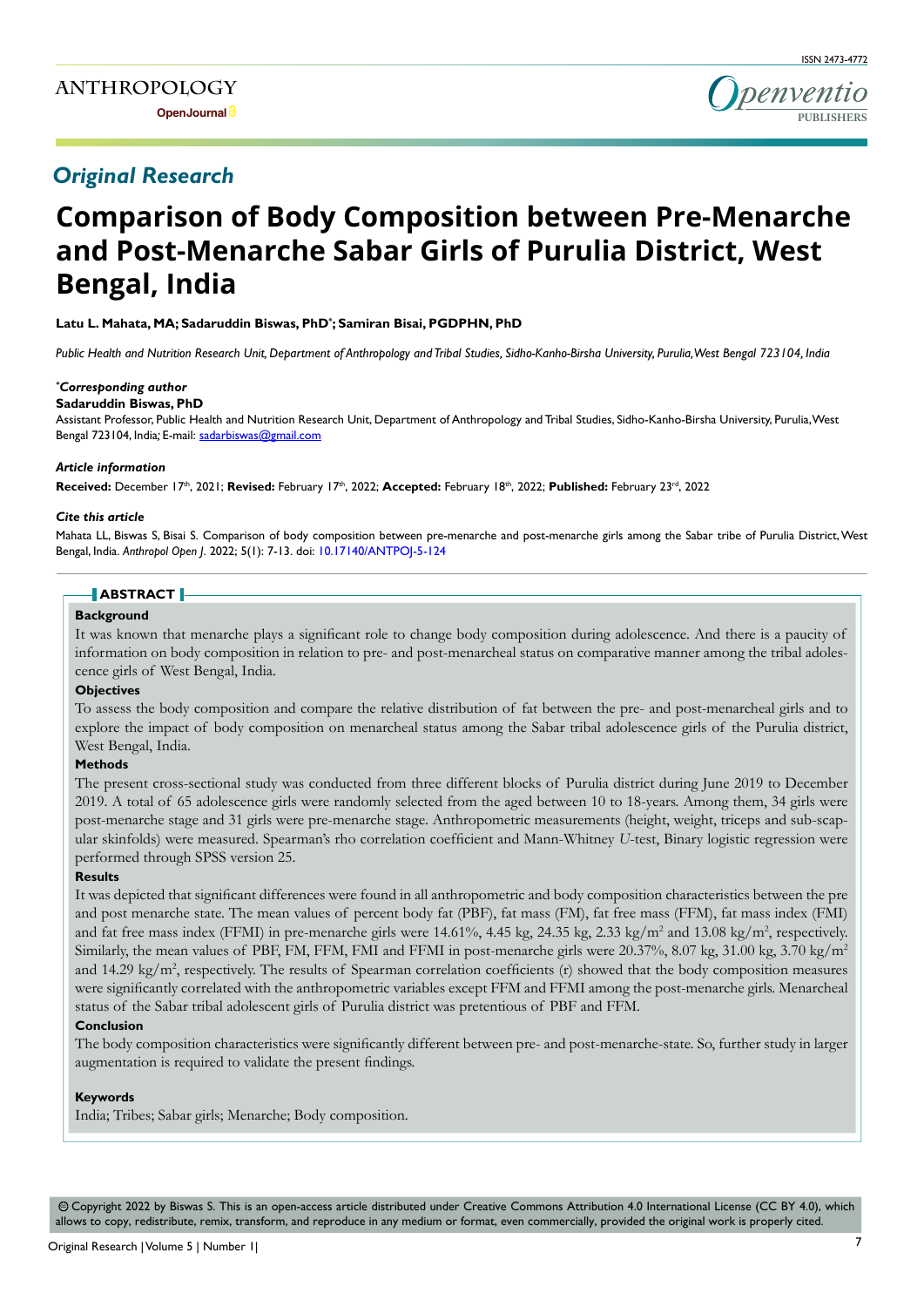## **INTRODUCTION**

**Menarche is a state that is started after the first occurrence of** menstruation. It's major role on the development of both physical and sexual health[.1,2](#page-4-0) In general, menarche is started after significant skeletal maturity,<sup>3</sup> and occurs during 6-months to 1-year after reaching the maximum growth spurt or peak height velocity.[4](#page-4-2) The onset of menstruation impacts to physiological and psychological<sup>3</sup> changes in a woman's reproductive life.<sup>5</sup> Many studies reported age at menarche is influenced by nutrition, body composition, socio-economic and physical factors.<sup>6,7</sup> Earlier studies mentioned that onset of menarche tended to occur later in girls who consumed vegetarian diet.<sup>8-10</sup> In contrast, another study found socio-economic factor such as occupation, education, and household income of the parents were not related to the age at menarche.<sup>[11](#page-4-6)</sup> More importantly, menarche is influenced by genetic, environmental and socio-economic factors, which produce significant variation between population[.4,](#page-4-2)[12,13](#page-4-7) There was a vast variation of affecting factors on age at menarche. Menarcheal age was associated with nutritional factors, which influence the age at menarche mainly through their effects on accumulation of adipose tissue[.14](#page-4-8) It is recognized that body size and body composition are strong predictors of the initiation of menarche[.15](#page-4-9) It was documented that mean age at menarche has been decreasing 4-months per decade and menarcheal age stabilized at 12.8-years by the mid  $20<sup>th</sup>$  Century.<sup>[16](#page-4-10)</sup> Age at menarche is lower in developed countries than the developing countries. This difference is generally happened due to differences of socio-economic condition, particularly nutrition.<sup>[17](#page-4-11)</sup> While adolescent girls decrease their physical activity during puberty, their weight is increases and its impact on fatness and menarche occurs due to leptin secreation.[18](#page-5-0) The process of biological maturation influences the anthropometric characteristics.<sup>[19,20](#page-5-1)</sup> The adolescent period, including puberty is a unique period of hormonal, psychological, cognitive and physical changes and these changes have to face with emotional, social and behavioral dimensions.<sup>21,22</sup> Puberty become faster and reach menarche at an earlier age among overweight girls[.23,24](#page-5-3) Among the thin girls, if menarche is started earlier then there is a trend to gain weight rapidly.<sup>25</sup> Earlier age at menarche had also related with higher body mass index (BMI), waist circumference, blood pressure, glycated hemoglobin and a worse lipid profile during adulthood[.26](#page-5-5)

According to census 2011, the tribal population was 8.6% of the total population of India. The Sabar is one of the primitive Mundari speaking tribe widely spread over hill regions of Orissa, Madhya Pradesh, Andhra Pradesh, Jharkhand, and West Bengal. A total of 40 tribal groups are found in West Bengal and Sabar is one of the major tribe in this state. They are mainly concentrated in Purulia, Bankura and Midnapur distract and adjoining areas.<sup>27</sup> According to the census 2011, the total population of Sabar in West Bengal and Purulia district were 40374 and 6914, respectively.<sup>[27](#page-5-6)</sup>

Different studies had been shown that the significant difference in body composition between pre- and post-menarcheal girls and these differences vary from racial to racial group.[28-30](#page-5-7) It is evident that the amount of body fat in post menarcheal Bengali girls had greater than their counterpart.<sup>31,32</sup> It is well established that anthropometric measurement like skinfold thickness is an use-

ful indicator to assess body composition in all age groups.<sup>33</sup> An earlier study reported that the anthropometric and body composition characteristics had significantly higher mean values in menarcheal group than pre-menarcheal group[.32](#page-5-10) In view the above facts, the present study was undertaken to compare the body composition characteristics between pre-menarcheal and post-menarcheal girls and to find out the impact of body composition on menarcheal status of the adolescence girls of the Sabar tribe of Purulia district, West Bengal, India.

#### **MATERIALS AND METHODS**

#### **The Setting**

This cross-sectional study was carried out during June 2019 to December 2019 on the Sabars community at three different blocks (Barabazar, Banwan and Manbazar-II) under the Purulia district of West Bengal, India. These blocks are highly Sabar concentrated area of the district. The study area is situated at the border of area of Jharkhand and West Bengal. All three blocks are situated approximately 225-255 km away from Kolkata, the provincial capital of West Bengal.

#### **Samples**

The data were collected from three different blocks of Purulia district, West Bengal. The participants were selected from all girls above the age of 10-years-old for the present study. Mean age at menarche was almost 13-years age (12.87-year). During analyzing the data, we eliminated the data from above 15-years age and before 11-years age and also there were another reason that we were selected before and after two years from mean age at menarche. This short age range was designed to minimize the effect of age on anthropometric traits. The final sample size included in the analysis is 65 individuals. The estimated sample size (26 from each group) was computed by standard formula:  $n_i = 2 \left(\frac{Z\sigma}{BS}\right)^2$  Where,  $n_i$  is the sample size required in each group, value of z at 97% confidence interval is 2.17. Standard deviation  $(\sigma)$  is 5 of PBF, and E is the margin of error (3). Age of the girls were ascertained from the birth certificate. The study protocol was approved by the Institutional ethical committee of SKB University prior to conduct the survey.

#### **Anthropometric Measurement**

All are anthropometric measurements were taken by a trained girl. Height was taken using Martins anthropometric rod to the nearest 0.1 cm. Weight was taken using spring balance weighing machine to the nearest 0.5 kg. Skinfold measurement such as Triceps (TRISKF), Biceps (BISKF) and sub-scapular skinfold (SUBSSKF) thickness were measured to the nearest 0.2 mm using Holtain skinfold calliper.

**Assessment of body composition:** Percent body fat (PDF) were calculated with two skinfold thickness i.e. Triceps skinfold (TRISKF), sub-scapular skinfold (SUBSSKF). PBF derive using standard Formulae developed by Slaughter et al.<sup>34</sup> These equations were:

**Girls**: PBF=1.33 (TRISKF+SUBSSKF)-0.013 (TRISKF+SUBSS-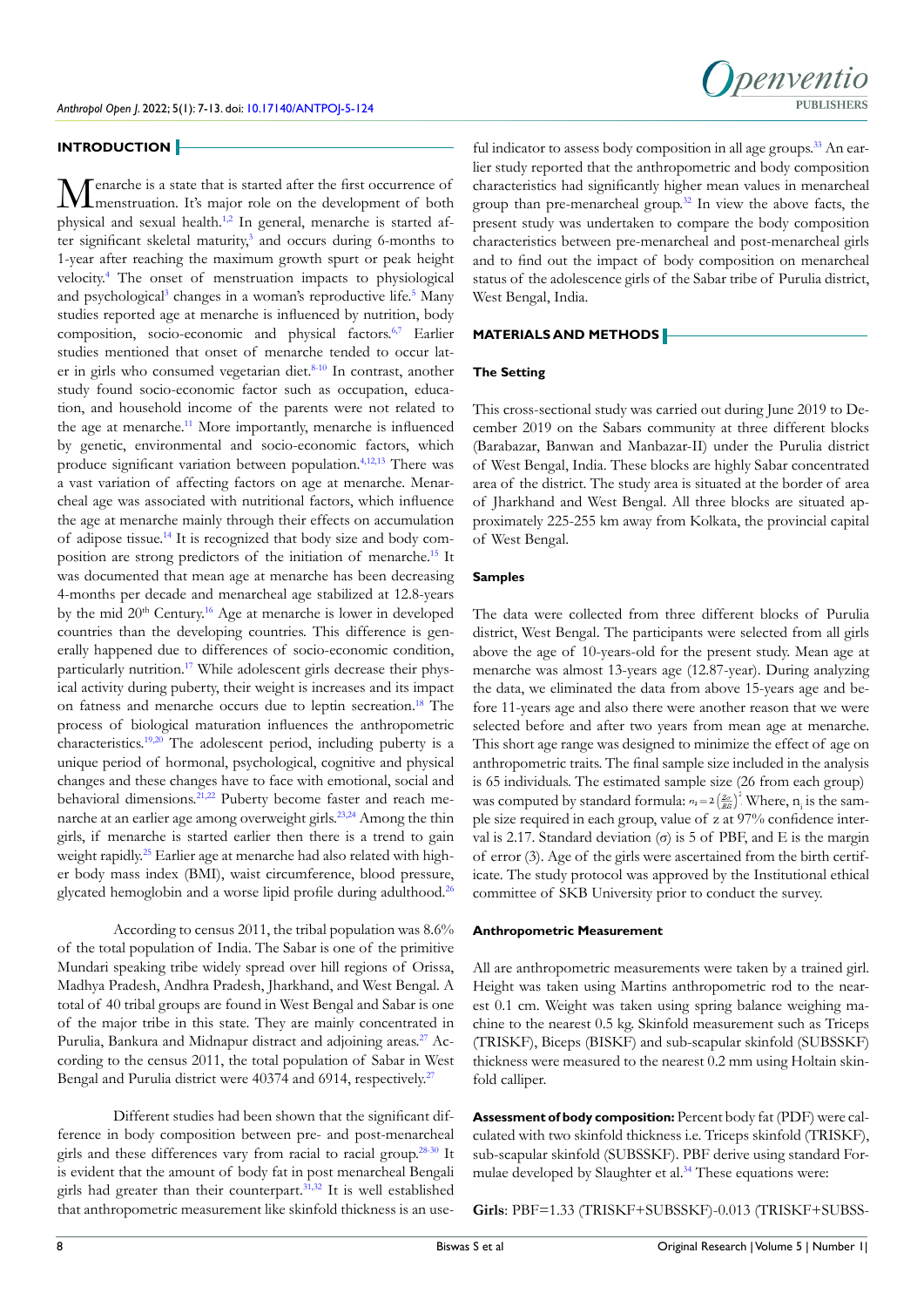#### *Anthropol Open J*. 2022; 5(1): 7-13. doi: [10.17140/ANTPOJ-5-124](http://dx.doi.org/10.17140/ANTPOJ-5-124)

#### KF)-2-2.5

# penyentic **PURLISHERS**

# **RESULTS**

The fat mass (FM) was calculated following the standard equation:

 $FM=(PBF/100)\times$ body weight (kg).<sup>[35](#page-5-12)</sup>

FFM=Body weight (kg)-FM (kg).[35](#page-5-12)

The FM and fat free mass (FFM) were then divided by height-squared in meter to assess the fat mass index (FMI) and fatfree mass index (FFMI), respectively.

**Statistically analysis:** Mean age at menarche was calculated through descriptive study. Due to small sample size and non-normal distribution non-parametric test were employed. Independent sample Mann-Whitney *U*-test was performed to test significance difference between pre- and post-menarche state. Spearman's rho correlation coefficients were used to evaluate the relationship between anthropometric and body composition variables and binary logistic regression were used to identify the variables which were impacts on menarcheal status. All statistical analyses were performed using the statistical package for social sciences (IBM® SPSS, version-25).

The mean (SD) age at menarche was  $12.87 \ (\pm 0.92)$  years among the Sabar adolescence girls of Purulia districts. Out of 65 girls, 34 girls were pre-menarche stage and 31 girls were post-menarche stage. The mean values of anthropometric and body composition measurers were higher among post menarche girls compare to pre-menarche girls. The mean difference between pre-menarche and post-menarche girls of the height, weight, BMI, TRISKF, SUBSSKF were 10.26 kg, 11.22 cm, 2.56 kg/m<sup>2</sup>, 3.19 mm and 3.60 mm respectively (Table 1).

Table 2 indicates body composition characteristics i.e. PBF, FM, FFM, FMI and FFMI among the studied girls. It was noticed that the post menarche girls had significantly higher mean values of body composition measurers than pre-menarche girls. The mean difference between pre- and post-menarcheal girls of PBF, FM, FFM, FMI and FFMI were 5.75%, 3.62 kg, 6.65 kg, 1.37 kg/m<sup>2</sup> and 1.21 kg/m<sup>2</sup> respectively. All body composition measurers showed significant differences between pre-menarche and post-menarche girls (*p* value<0.001).

Table 3 represents the Spearman's rho correlation coef-

| Anthropometric<br>Variable | <b>Pre-Menarche</b><br>$(n=34)$ | <b>Post-Menarche</b><br>$(n=31)$ | <b>Difference</b><br>$^{(+)}$ | <b>Mann-Whitney</b><br>U |
|----------------------------|---------------------------------|----------------------------------|-------------------------------|--------------------------|
| Weight (kg)                | 28.30 (6.34)                    | 39.07 (4.96)                     | 10.26                         | $117.0***$               |
| Height (cm)                | 135.90 (7.70)                   | 147.13 (4.97)                    | 11.22                         | $124.0***$               |
| BMI ( $kg/m2$ )            | 15.43 (1.96)                    | 17.99 (1.56)                     | 2.56                          | $164.0***$               |
| TRISKF (mm)                | 7.65(3.03)                      | 10.84(2.91)                      | 3.19                          | $192.0***$               |
| SUBSSKF (mm)               | 7.92(3.10)                      | 11.53(4.10)                      | 3.60                          | $243.0***$               |

| <b>Body Composition</b><br>Parameter | <b>Pre-Menarche</b><br>(n=34) | <b>Post-Menarche</b><br>(n=34) | <b>Difference</b><br>$^{(+)}$ | <b>Mann-Whitney</b><br>U |
|--------------------------------------|-------------------------------|--------------------------------|-------------------------------|--------------------------|
| PBF (%)                              | 14.61(4.86)                   | 20.37 (4.04)                   | 5.75                          | $182.0***$               |
| $FM$ ( $kg$ )                        | 4.45(2.52)                    | 8.07(2.30)                     | 3.62                          | $138.0***$               |
| FFM (kg)                             | 24.35 (4.10)                  | 31.00 (3.33)                   | 6.65                          | $117.0***$               |
| FMI $(kg/m2)$                        | 2.33(1.76)                    | 3.70(1.53)                     | 1.37                          | $166.5***$               |
| FFMI $(kg/m2)$                       | 13.08 (1.07)                  | 14.29 (1.09)                   | 1.21                          | $234.5***$               |

**Table 3.** *Spearman's Rho Correlation Coefficient between Anthropometric Measurements and Body Composition Variables of the Pre-Menarche and Post-Menarche Girls*

| Anthropometric                                      |            |           | <b>Pre-Menarche</b> |            |             |            |           | <b>Post-Menarche</b> |            |             |
|-----------------------------------------------------|------------|-----------|---------------------|------------|-------------|------------|-----------|----------------------|------------|-------------|
| Parameter                                           | <b>PBF</b> | FM        | <b>FFM</b>          | <b>FMI</b> | <b>FFMI</b> | <b>PBF</b> | FM        | <b>FFM</b>           | <b>FMI</b> | <b>FFMI</b> |
| Weight                                              | $0.688**$  | $0.889**$ | $0.983**$           | $0.796**$  | $0.832**$   | $0.458**$  | $0.750**$ | $0.885**$            | $0.690**$  | $0.667**$   |
| Height                                              | $0.602**$  | $0.793**$ | $0.900**$           | $0.639**$  | $0.594**$   | $0.425*$   | $0.589**$ | $0.522**$            | $0.465**$  | 0.051       |
| <b>BMI</b>                                          | $0.644**$  | $0.800**$ | $0.875**$           | $0.808**$  | $0.945**$   | $0.396*$   | $0.643**$ | $0.809**$            | $0.658**$  | $0.855**$   |
| <b>TRISKF</b>                                       | $0.918**$  | $0.814**$ | $0.476**$           | $0.843**$  | 0.333       | $0.665**$  | $0.627**$ | 0.211                | $0.605**$  | $-0.001$    |
| <b>SUBSSKF</b>                                      | $0.931**$  | $0.913**$ | $0.623**$           | $0.943**$  | $0.565**$   | $0.891**$  | $0.839**$ | 0.066                | $0.865**$  | $-0.048$    |
| Statistically significant level=*p<0.05, **p<0.001. |            |           |                     |            |             |            |           |                      |            |             |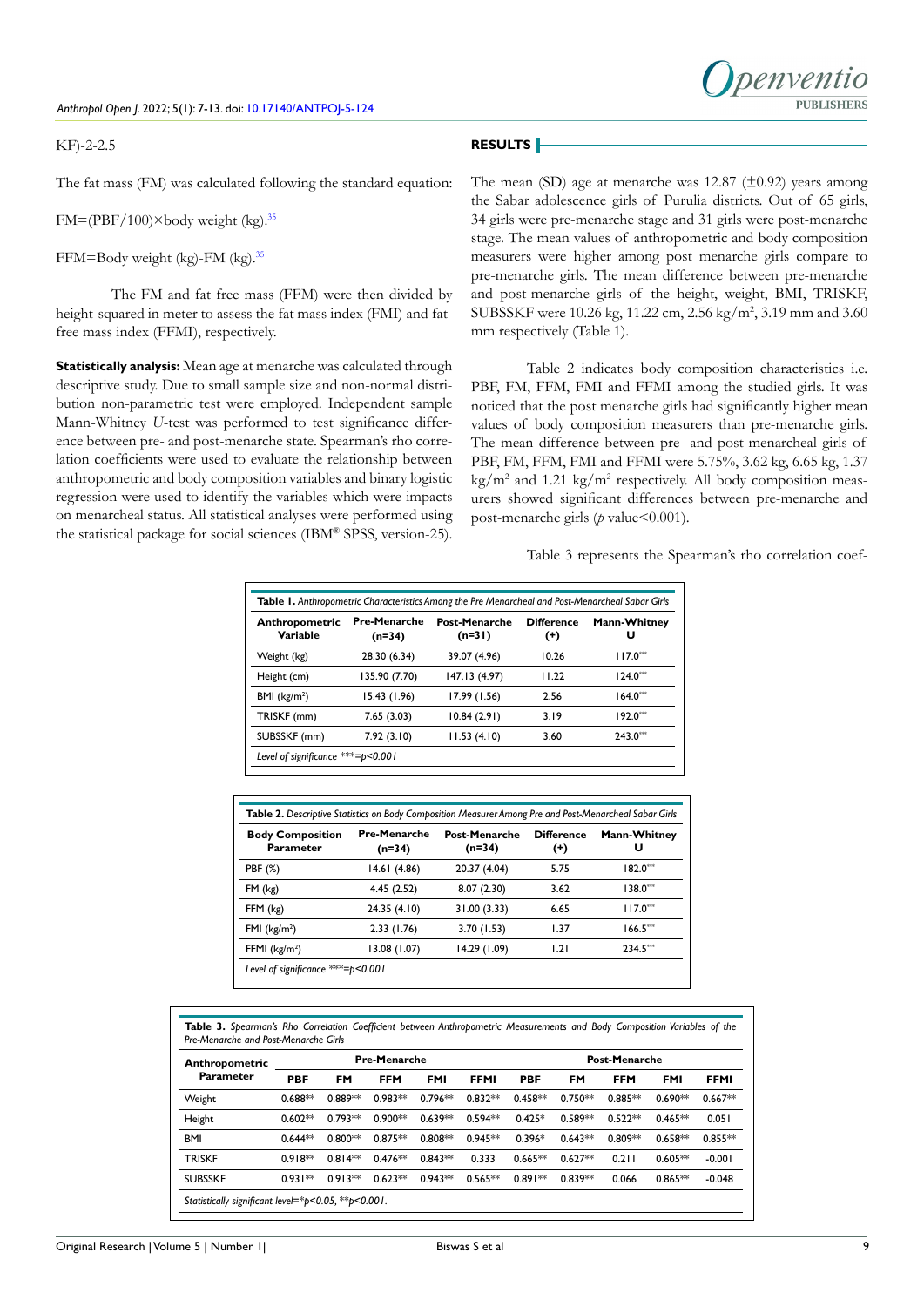

ficients between anthropometric measurements and body composition characteristics. Among the pre-menarche girls, all body composition measurers were significantly correlated with anthropometric characteristics except TRISKF with FFMI. But among post menarche girls, FFM and FFMI were not significantly correlated with TRISKF and SUBSSKF. On the other hand, height was also not correlated with FFMI.

Binary logistic regression has been performed to assess the impact of body composition measurers on their menarcheal status. The model is contained four body composition variable (PBF, FM, FFM and FMI). We have excluded FFMI by step forward. Though sample size is small. The model as a whole explained between 47.5% (Cox and Snell R square) and 63.3 % (Nagelkerke R squared) of the variance in menarcheal status, and overall correctly classified 83.1% of cases (Table 4). In the Table 5, only two variables made a statistically significant contribution to the model (PBF and FFM) (*p* value<0.001) and most predictors variable was PBF (OR 3.677) followed by FFM (2.018).

# **DISCUSSION**

In the present study it was found that the all body composition measurers and anthropometric characteristics were significantly different between pre- and post-menarche girls. Similar results reported by earlier studies.<sup>32,[36](#page-5-13)</sup> Majority of anthropometric characteristics were positively correlated with body composition characteristics among pre-menarcheal girls. In post menarcheal girls, height with FFMI and TRISKF and SUBSKF were not correlated. BMI has a high correlation with total body fat and percentage of body fat in children and adults.<sup>[37](#page-5-14)</sup> Increase in fat mass and body weight was the main fact behind these differences.<sup>36</sup> Moreover, FFM had greater impact on menarcheal status other than all body composition characteristics as found in the present study. Silimarly,

PBF also had an impacts on menarcheal status but early menarche, longer reproductive years, and menopause were significantly associated with increased body fatness, which was assessed by BMI, waist circumference, PBF and abdominal fat.<sup>38</sup> More importantly, weight, height, abdominal and suprailiac skinfolds were associated with the onset of menstruation. But after controlling for age and body weight, timing of menarche were not associated with total di-etary energy, protein, lipid, and carbohydrate intakes.<sup>[8](#page-4-5)</sup> FFM and fat mass were significantly greater mean value in the pubertal group than pre-pubertal group.<sup>[39](#page-6-0)</sup>

In the present study, the mean age at menarche was 12.87-years which is similar with other studies $15,40$  $15,40$  but greater than a another report.<sup>[41](#page-6-2)</sup> It was well documented that there is significant difference in body composition and onset of menarcheal age between low and high socio-economic class. In high economic class, both values are higher in compared to low socio-economic class[.42](#page-6-3) The initiation of puberty with menarche is directly related with BMI, fat mass, and leptin and only as a partial modifier of menarche in terms of a discrete acceleration of menarche in over-weight and obese girls.<sup>[40](#page-6-1)</sup> Many studies were reported the association of body size menarcheal age and of body fat as measured by BMI.<sup>[11,](#page-4-6)[14,](#page-4-8)17</sup> There is tend to occur first menstruation is related to the fat deposition in both lower and upper body region. While changes in lower body part (hips circumference and pelvis breadth) tended to peak preceding first menstruation and changes in upper body part (triceps and subscapular skinfold thickness) is reached peaked in the year following first menstruation.[43](#page-6-4) Leptin works as a regulator of body weight and serum level which are strongly associated with both BMI and fat mass. Higher BMI and PBF in girls were more advanced in their maturation status compared to girls with low BMI and PBF.<sup>[44](#page-6-5)</sup> Peak mass or BMI of pre-menarche girls are increased during onset of menarche which are not affected as much compared to the post-menarche groups' BMI[.45](#page-6-6) Body

|                            |                                                                                              |       |       |                     |                        | <b>Predicted</b>     |       |                |
|----------------------------|----------------------------------------------------------------------------------------------|-------|-------|---------------------|------------------------|----------------------|-------|----------------|
|                            | Observed                                                                                     |       |       |                     | <b>Menarche Status</b> |                      |       | Percentage     |
|                            |                                                                                              |       |       | <b>Pre-Menarche</b> |                        | <b>Post-Menarche</b> |       | Correct        |
|                            | Pre-menarche                                                                                 |       |       | 28                  |                        | 6                    |       | 82.4           |
| Menarche<br>status         | Post-menarche                                                                                |       |       | 5                   |                        | 26                   |       | 83.9           |
|                            | Overall percentage                                                                           |       |       |                     |                        |                      |       | 83.1           |
| The cut value is 0.500     |                                                                                              |       |       |                     |                        |                      |       |                |
|                            |                                                                                              |       |       |                     |                        |                      |       |                |
|                            | Table 5. Results of Logistic Regression Analysis Between Dependent and Independent Variables |       |       |                     |                        |                      |       | 95% CI for OR  |
| <b>Body</b><br>Composition | в                                                                                            | SE    | Wald  | DF                  | Sig.                   | OR                   | Lower |                |
| <b>PBF</b>                 | 1.302                                                                                        | 0.632 | 4.252 | ı                   | 0.039                  | 3.677                | 1.067 | 12.679         |
| FM                         | $-0.611$                                                                                     | 1.269 | 0.232 | ı                   | 0.630                  | 0.543                | 0.045 | Upper<br>6.525 |
| FFM                        | 0.702                                                                                        | 0.278 | 6.373 | ı                   | 0.012                  | 2.018                | 1.170 | 3.481          |
| FMI                        | $-4.503$                                                                                     | 2.875 | 2.452 | ı                   | 0.117                  | 0.011                | 0.000 | 3.105          |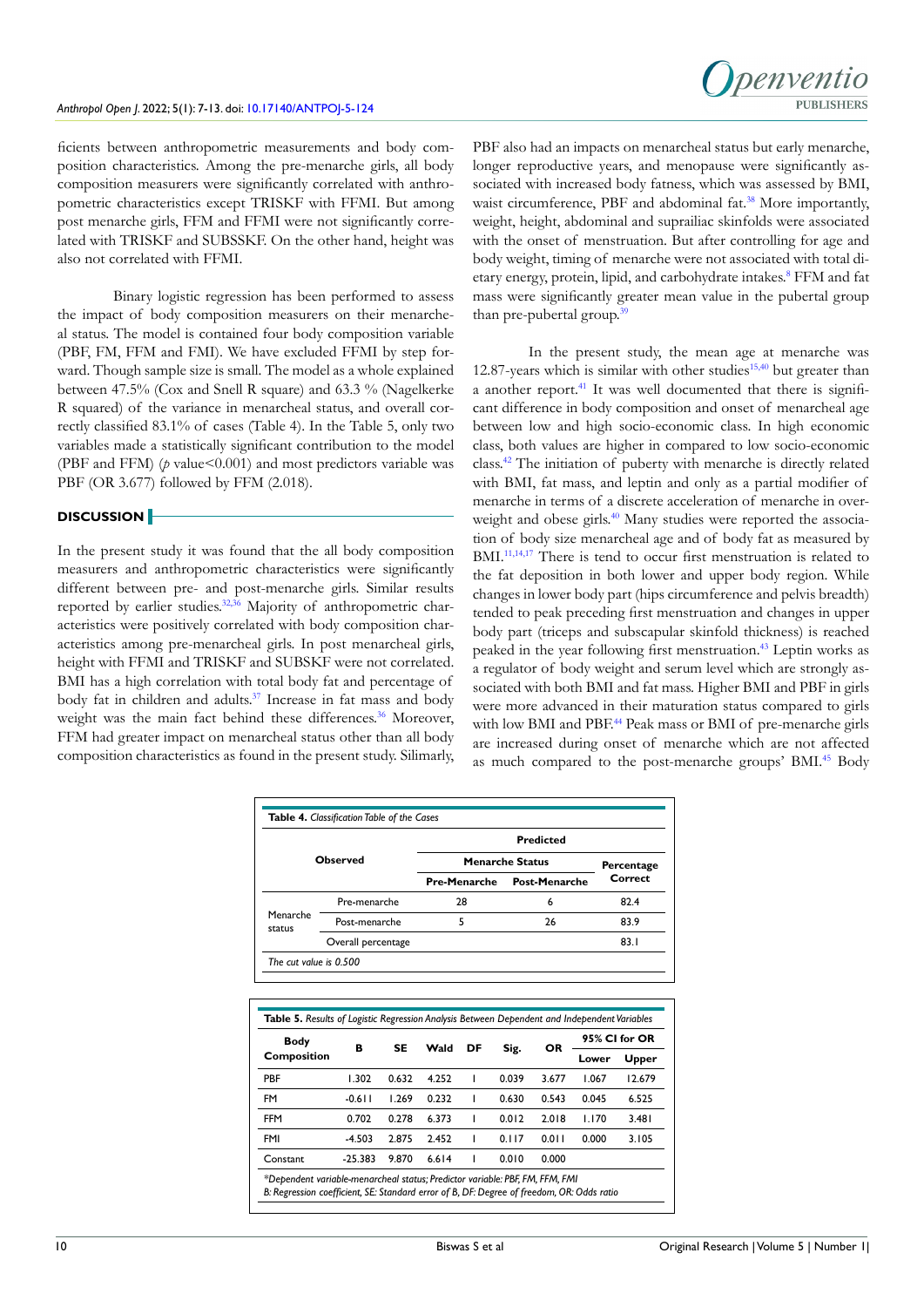fat was not related with menarche independently. Whenever body weight was taken into account, the relationship between skinfold and menarche disappears but body weight and menarche is associ-ated with each other<sup>[17](#page-4-11)</sup> but in the present study PBF was related with menarche independently. Although, BMI and body composition parameter (PBF, FM, and FMI) are related each other, as assessment of body fat from skinfolds thickness gives a more direct result of body fat mass.<sup>46</sup> All body composition characteristics were significantly higher in post menarcheal girls compared to pre-menarcheal girls in both Japanese and Caucasian groups.<sup>[30](#page-5-16)</sup>

# **CONCLUSION**

In conclusion, body composition characteristics were significantly different between pre- and post-menarcheal status among the Sabars tribal girls. Present study found that BMI was highly correlated with PBF and FM. More importantly, FFM and PBF of the body composition characteristics had a significant impact to menarcheal status of the Sabar tribe. Therefore, similar study should be conducted among the girls of the other population in varied setting to understand the pattern of body composition characteristics on pre- and post-menarcheal state.

# **ACKNOWLEDGEMENTS**

All subjects who participated in the study are gratefully acknowledged. Authors also thankful to Shiule Gope for data collection. We also grateful to the SKB University and local administrative authorities for their kind help and support.

#### **FUNDING**

None.

**INSTITUTIONAL BOARD PERMISSION**

Yes.

# **CONFLICTS OF INTEREST**

The authors declare that they have no conflicts of interest.

# **REFERENCES**

<span id="page-4-0"></span>1. Rubina C, Maisoneta M, Kieszaka S, et al. Timing of maturation and predictors of menarche in girls enrolled in a contemporary British cohort. *Paediatr Perinatal Epidemiol*. 2009; 23: 492-504. doi: [10.1111/j.1365-3016.2009.01055.x](http://doi.org/10.1111/j.1365-3016.2009.01055.x)

2. Hozoori M, Moradi F, Hosseini-Zade Z, Kazemian M, Arsang-Jang S. Age at menarche and its relationship to anthropometric indices in adolescent girls. *Int J Pediatr*. 2017; 5(7): 5255-5262. doi: [10.22038/ijp.2017.22352.1872](http://doi.org/10.22038/ijp.2017.22352.1872)

<span id="page-4-1"></span>3. Elizondo S. Age at menarche: Its relation to linear and ponderal growth. *Ann Hum Bio*. 1992; 19: 197-199. doi: [10.1080/03014469200002072](http://doi.org/10.1080/03014469200002072)

<span id="page-4-2"></span>4. Karapanou O, Papadimitriou A. Determinants of menarche. *Reprod Biol Endocrinol*. 2010; 8: 115. doi: [10.1186/1477-7827-8-115](http://doi.org/10.1186/1477-7827-8-115)

<span id="page-4-3"></span>5. Swenson I and Havens B. Menarche and menstruation: A review of the literature. *J Community Health Nursing*. 1987; 4(4): 199-210. doi: [10.1207/s15327655jchn0404\\_3](http://doi.org/10.1207/s15327655jchn0404_3)

<span id="page-4-4"></span>6. Murata K, Araki S. Menarche and sleep among Japanese schoolgirls: An epidemiological approach to onset of menarche. *Tohuku J Exp Med*. 1993; 141: 21-27. doi: [10.1620/tjem.171.21](http://doi.org/10.1620/tjem.171.21)

7. Gokhale, D. Factors influencing age at menarche: An Indian scenario. *India J Youth Adol Health*. 2015; 2(3).

<span id="page-4-5"></span>8. Moisan J, Meyer F, Gingras S. Diet and age at menarche. *Cancer Causes Control*. 1990; 1: 149-154. doi: [10.1007/BF00053166](http://doi.org/10.1007/BF00053166)

9. Sanchez A, Kissinger DG, Philipps RI. A hypothesis on the etiological role of diet on the age of menarche. *Med Hypothesis.* 1981; 7: 1339-1345. doi: [10.1016/0306-9877\(81\)90124-9](http://doi.org/10.1016/0306-9877(81)90124-9)

10. Kissinger DG, Sanchez A. The association of dietary factors with the age of menarche. *Nutr Res*. 1987; 7: 471-479. doi: [10.1016/](http://doi.org/10.1016/S0271-5317(87)80003-9) [S0271-5317\(87\)80003-9](http://doi.org/10.1016/S0271-5317(87)80003-9)

<span id="page-4-6"></span>11. Merzenich H, Boeing H, Wahrendorf J. Dietary fat and sports activity as determinants for age at menarche. *Am J Epidemol.* 1993; 138: 217-224. doi: [10.1093/oxfordjournals.aje.a116850](http://doi.org/10.1093/oxfordjournals.aje.a116850)

<span id="page-4-7"></span>12. Danubio ME and Sanna E. Secular changes in human biological variables in Western Countries: An updated review and synthesis. *J Anthropol Sci.* 2008; 86: 91-112.

13. Wronka I. Association between BMI and age at menarche in girls from different socio-economic groups. *Anthro Anz*. 2010; 68(1): 43-52. doi: [10.1127/0003-5548/2010/0066](http://doi.org/10.1127/0003-5548/2010/0066)

<span id="page-4-8"></span>14. Maclure M, Travis LB, Willett WC, MacMahon B. A prospective cohort study of nutrient intake and age at menarche. *Am J C Nutr.* 1991; 54: 649-656. doi: [10.1093/ajcn/54.4.649](http://doi.org/10.1093/ajcn/54.4.649)

<span id="page-4-9"></span>15. Berkey CS, Gardner JD, Frazier AL, Colditz GA. Relation of childhood diet and body size to menarche and adolescent growth in girls. *Am J Epidemiol*. 2000; 152: 446-452. doi: [10.1093/](http://doi.org/10.1093/aje/152.5.446) [aje/152.5.446](http://doi.org/10.1093/aje/152.5.446)

<span id="page-4-10"></span>16. Loomba-Albrecht LA, Styne DM. Effect of puberty on body composition. *Curr Opin Endocrinol Diabetes Obes*. 2009; 16: 10-15. doi: [10.1097/med.0b013e328320d54c](http://doi.org/10.1097/med.0b013e328320d54c)

<span id="page-4-11"></span>17. Meyer F, Moisan J, Marcoux D, Bouchard C. Dietary and physical determinants of menarche. *Epidemiol.* 1990; 1: 377-381. doi: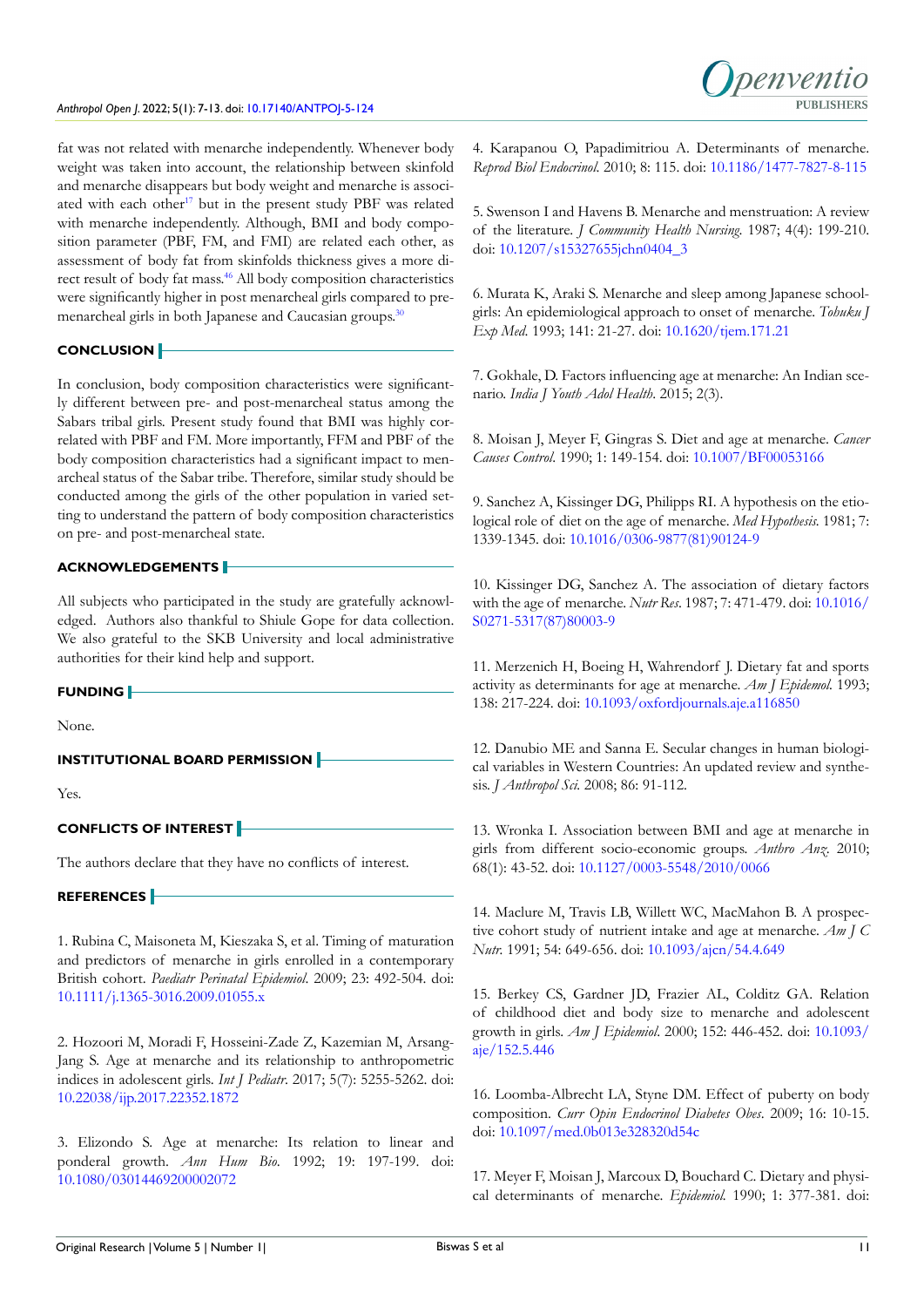#### [10.1097/00001648-199009000-00007](http://doi.org/10.1097/00001648-199009000-00007)

<span id="page-5-0"></span>18. Kasa-Vubu JZ, Ye W, Borer KT, Rosenthal A, Meckmongkol T. Twenty-four hour growth hormone and leptin secretion in active postpubertal adolescent girls: Impact of fitness, fatness, and age at menarche. *J Clin Endocrinol Metab*. 2006; 91(10): 3935-3940. doi: [10.1210/jc.2005-2841](http://doi.org/10.1210/jc.2005-2841)

<span id="page-5-1"></span>19. Do Bonfim BMA, Bonuzzi GMG, Domingues VL, Reiser FC. The influence of maturational and morphological status pre and post-menarche on the 100-m freestyle swimming performance of competitive teenagers. *Motriz Rio Claro*. 2020; 26: 1-6.

20. Erlandson MC, Sherar LB, Mirwald RL, Maffulli N, Baxter-Jones ADG. Growth and maturation of adolescent female gymnasts, swimmers, and tennis players. *Med Sci Sport Exercise*. 2008; 40: 34-42. doi: [10.1249/mss.0b013e3181596678](http://doi.org/10.1249/mss.0b013e3181596678)

<span id="page-5-2"></span>21. Gaudineau A, Ehlinger V, Vayssiere C, Jouret B, Arnaud C, Godeau E. Factors associated with early menarche: Results from the French health behavior in school-aged children (HBSC) study. *BMC Public Health*. 2010; 10: 175. doi: [10.1186/1471-2458-10-175](http://doi.org/10.1186/1471-2458-10-175)

22. Sawyer SM, Azzopardi PP, Wickremarathne D, Patton G. The age of adolescence. *Lancet Adol Health.* 2018; 2(3): 223-228. doi: [10.1016/S2352-4642\(18\)30022-1](http://doi.org/10.1016/S2352-4642(18)30022-1)

<span id="page-5-3"></span>23. Buyken Ae, Karaolis-Dunckert N, Remer T. Association of prepubertal body composition in healthy girls and boys with the timing of early and late pubertal markers. *Am J Clin Nutr*. 2009; 89: 221-30. doi: [10.3945/ajcn.2008.2673](http://doi.org/10.3945/ajcn.2008.2673)

24. Bralic I, Tahirovic H, Matanic D, et al. Association of early menarche age and overweight/obesity. *J Pediatr Endocrinol Metab*. 2012; 25(1-2): 57-62. doi: [10.1515/jpem-2011-0277](http://doi.org/10.1515/jpem-2011-0277)

<span id="page-5-4"></span>25. Anderson Se, Dallal Ge, Must A. Relative weight and race influence average age at menarche: Results from two nationally representative surveys of US girls studied 25 years apart. *Pediatr.* 2003; 111 (4): 844-850. doi: [10.1542/peds.111.4.844](http://doi.org/10.1542/peds.111.4.844)

<span id="page-5-5"></span>26. Lakshman R, Forouhi NG, Sharp SJ, Luben R, Bingham SA, Khaw KT. Early age at menarche associated with cardiovascular disease and mortality. *J Clin Endocrinol Metab*. 2009; 94: 4953-4960. doi: [10.1210/jc.2009-1789](http://doi.org/10.1210/jc.2009-1789)

<span id="page-5-6"></span>27. Census of India 2011 (India, States & Union territories) Basic Population Data. T00-005: Total Population, Population of Scheduled Castes and Scheduled Tribes and their proportion to the total population. Web site. [https://censusindia.gov.in/tables\\_](https://censusindia.gov.in/tables_published/a-series/a-series_links/t_00_005.aspx) [published/a-series/a-series\\_links/t\\_00\\_005.aspx](https://censusindia.gov.in/tables_published/a-series/a-series_links/t_00_005.aspx). Accessed December 16, 2021.

<span id="page-5-7"></span>28. Kimm SY, Barton BA, Obarzanek E, McMahon RP, Kronsberg SS, Waclawiw MA. Obesity development during adolescence in a biracial cohort: The NHLBI Growth and Health Study. *Pediatr*. 2002; 110: e54. doi: [10.1542/peds.110.5.e54](http://doi.org/10.1542/peds.110.5.e54)

penyentic

29. Freedman DS, Khan LK, Serdula MK, Dietz WH, Srinivasan SR, Berenson GS. The relation of menarcheal age to obesity in childhood and adulthood: The Bogalusa Heart Study. *BMC Pediatr.* 2003; 3: 3. doi: [10.1186/1471-2431-3-3](http://doi.org/10.1186/1471-2431-3-3)

<span id="page-5-16"></span>30. Sampei MA, Novo NF, Juliano Y, Colugnati FA, Sigulem DM. Anthropometry and body composition in ethnic Japanese and Caucasian adolescent girls: Considerations on ethnicity and menarche. *Int J Obes Relat Metab Disor.* 2003; 27: 1114-1120. doi: [10.1038/](http://doi.org/10.1038/sj.ijo.0802374) [sj.ijo.0802374](http://doi.org/10.1038/sj.ijo.0802374)

<span id="page-5-8"></span>31. Bhadra M, Mukhopadhyay A, Bose K. Body mass index, regional adiposity and central fat distribution among Bengalee Hindu girls: A comparative study of pre menarcheal and menarcheal subjects. *Acta Medica Auxologica*. 2001; 33: 39-45.

<span id="page-5-10"></span>32. Bhadra M, Mukhopadhyay A, Bose K. Differences in body composition between pre menarcheal and menarcheal Bengalee Hindu girls of Madhyamgram, West Bengal. *Anthropol Sci.* 2005; 113: 141-145. doi: [10.1537/ase.040505](http://doi.org/10.1537/ase.040505)

<span id="page-5-9"></span>33. World Health Organization (WHO). Physical status: The use and interpretation of anthropometry. *World Health Organ Tech Rep Ser*. 1995; 854: 1-452.

<span id="page-5-11"></span>34. Slaughter MH, Lohman TG, Boileau RA, et al. Skinfold equation for estimation of body fatness in children and youth. *Hum Biol*. 1988; 60(5): 709-723.

<span id="page-5-12"></span>35. VanItallie TB, Yang MU, Heymsfield SB, Funk RC, Boileau RA. Height normalized indices of the body's fat-free mass and fat mass: Potentially useful indicators of nutritional status. *Am J Clin Nutr.* 1990; 52: 953-959. doi: [10.1093/ajcn/52.6.953](http://doi.org/10.1093/ajcn/52.6.953)

<span id="page-5-13"></span>36. Sil P. Body composition and somatotype profile of pre and post menarche stage of Bengali school girls. *Int J Physical Educ Sports Health*. 2021; 8(1): 210-212.

<span id="page-5-14"></span>37. Guo SS, Wu W, Chumlea WC, Roche AF. Predicting overweight and obesity in adulthood from body mass index values in childhood and adolescence. *Am J Clin Nutr.* 2002; 76: 653-658. doi: [10.1093/ajcn/76.3.653](http://doi.org/10.1093/ajcn/76.3.653)

<span id="page-5-15"></span>38. Feng Y, Hong X, Wilker E, et al. Effects of age at menarche, reproductive years, and menopause on metabolic risk factors for cardiovascular disease. *Atherosclerosis*. 2008; 196: 590-597. doi: [10.1016/j.atherosclerosis.2007.06.016](http://doi.org/10.1016/j.atherosclerosis.2007.06.016)